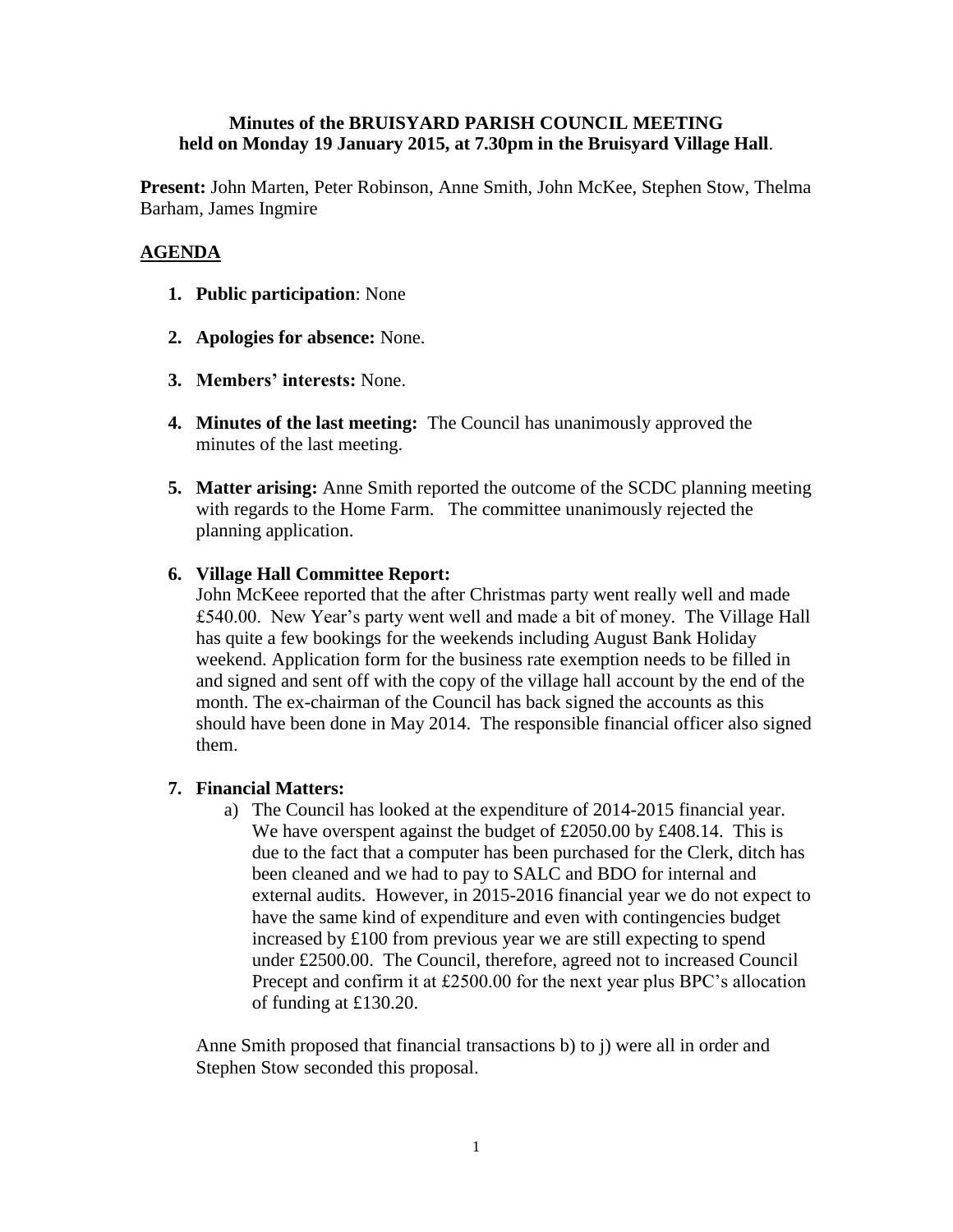- b) Payment to Parish Clerk of £200.00
- c) Payment to HMRC of £100.00
- d) Payment for SCDC licence £70.00
- e) Payment to John's Garden Services of £160.00
- f) Payment to T McKee of £30.00
- g) Payment to T McKee of £45.00
- h) Payment to John McKee of £25.00
- i) Payment to CAS Ltd of £538.41
- j) Payment to E-ON of 69.03
- k) At the last statement the Parish Council current account held £11942.66,

the deposit account held £482.40 and the Village Hall account held £10823.73

- **9. Neighbourhood Watch:** Davis Smith tried to set up a separate email but was not able to do it. At the moment all NW emails will need to be sent to [clerk@bruisyard.com.](mailto:clerk@bruisyard.com) A request for a volunteer to become Bruisyard's Neighbourhood Watch representative has been put out in the Parish newsletter but no one has volunteered so far.
- **10. Park and grass cutting:** we need to get more quotes in. First cut needs to take place in March.
- **11. Standing orders and financial regulations:** the Clerk will compare previously adopted standing orders and financial regulation and will report to the Council on the changes. To be adopted at the next Parish Council meeting.
- **12. Playarea:** swing has been changed, we have been given a box full of spare parts for the play are from the contractor. The playarea needs a good visual inspection from a council member every other month. We can contact ROSPER to contract them to come and check the play area every year. The Clerk reported that it will cost the Council £108.00 extra a year in insurance premium were we to insure the play area equipment for fire, damage, theft and vandalism. James Ingmire has suggested that we check with Community Action Suffolk what the cost of personal injury insurance would be. The Clerk to report on this at the next meeting.

### **13. Date of the next meeting: Monday 9 March at 7.30pm**

### **14. Any other business:**

Anne Smith has brought along a spreadsheet that David Smith has created designed to record Village Hall takings on the days various VH lead events take place. This is to comply with SALC and BDO audit recommendations on financial procedures of the Council. The spreadsheet will enable us to record and display all gross sale and expenditure transactions.